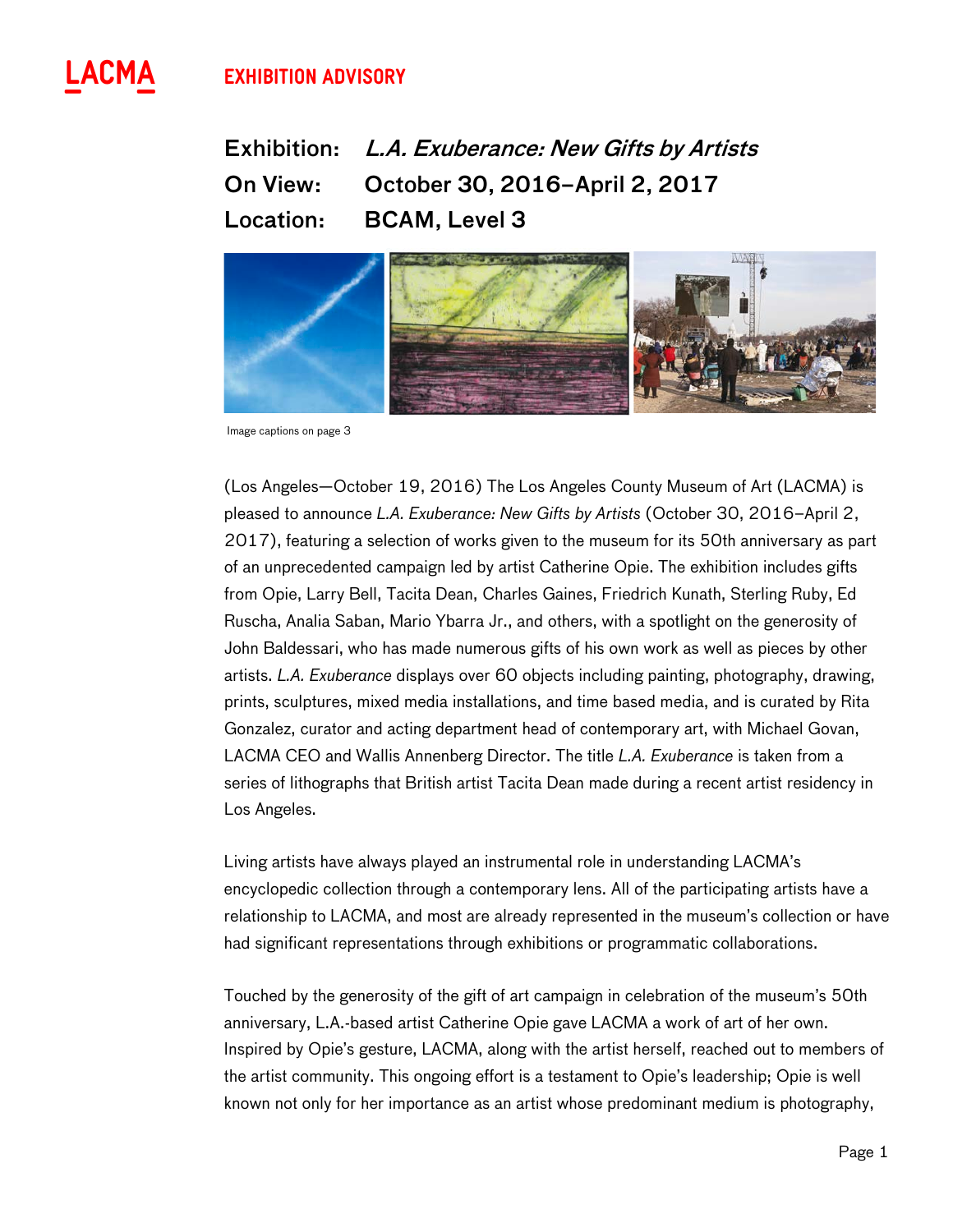but also for her intellectual contributions as a professor at the University of California, Los Angeles, her activism and support of LGBTQ rights, and her advocacy of Los Angeles museums.

"Artists giving to museums are seeing this as an opportunity to collaborate," said Opie. "In most cases, artists don't have final word about what is given or acquired by a museum. It's important for artists to have a choice in the matter and shape their own legacy."

"We have been overwhelmed by the spirit of giving from our artist friends," said Michael Govan, LACMA's CEO and Wallis Annenberg Director. "Their artworks—outstanding gifts that have been made in honor of our anniversary—are a testament to their generosity and support of LACMA and we are immensely grateful to all the artists who have contributed works to the collection and continue to energize the museum's growth."

Rita Gonzalez, curator and acting department head of contemporary art at LACMA, added, "LACMA's collection has always been augmented by supportive interaction with working artists, and this exhibition fully illustrates that involvement."

Though it does not represent all artists' gifts given through the ongoing initiative, *L.A. Exuberance* features many artists living and working in Southern California, which is already a particular strength of LACMA's collection of modern and contemporary art. LACMA's relatively short but prolific history as an encyclopedic museum has been bolstered by supportive and critical interaction from living artists. Over the last 10 years, their participation has broadened to include a more direct involvement in shaping the overall experience of the museum, from the involvement of John Baldessari, Barbara Kruger, Jorge Pardo, and Franz West in exhibition and gallery design, to the re-envisioning of the outdoor spaces by Robert Irwin, and to countless local and international artists serving as interlocutors to both historical and contemporary exhibitions.

The artists' gifts initiative and campaign is continuing and includes several more artists and works than are on view in this exhibition.

## About the Exhibition

*L.A. Exuberance* is not organized thematically; works that share formal or conceptual approaches are grouped together. The exhibition includes gifts from Edgar Arceneaux, John Baldessari, Uta Barth, Larry Bell, Liz Craft, Tacita Dean, Sam Durant, Shannon Ebner, Brendan Fowler, Charles Gaines, Gil Garcetti, Frank Gehry, Liz Glynn, Ken Gonzales-Day, Alexandra Grant, Sherin Guirguis, Glenn Kaino, Friedrich Kunath, Glenn Ligon, Rodney McMillan, Yunhee Min, Ed Moses, Carter Mull, Catherine Opie, Jorge Pardo, Anthony Pearson, Ry Rocklen, Amanda Ross-Ho, Sterling Ruby, Allen Ruppersberg, Ed Ruscha,